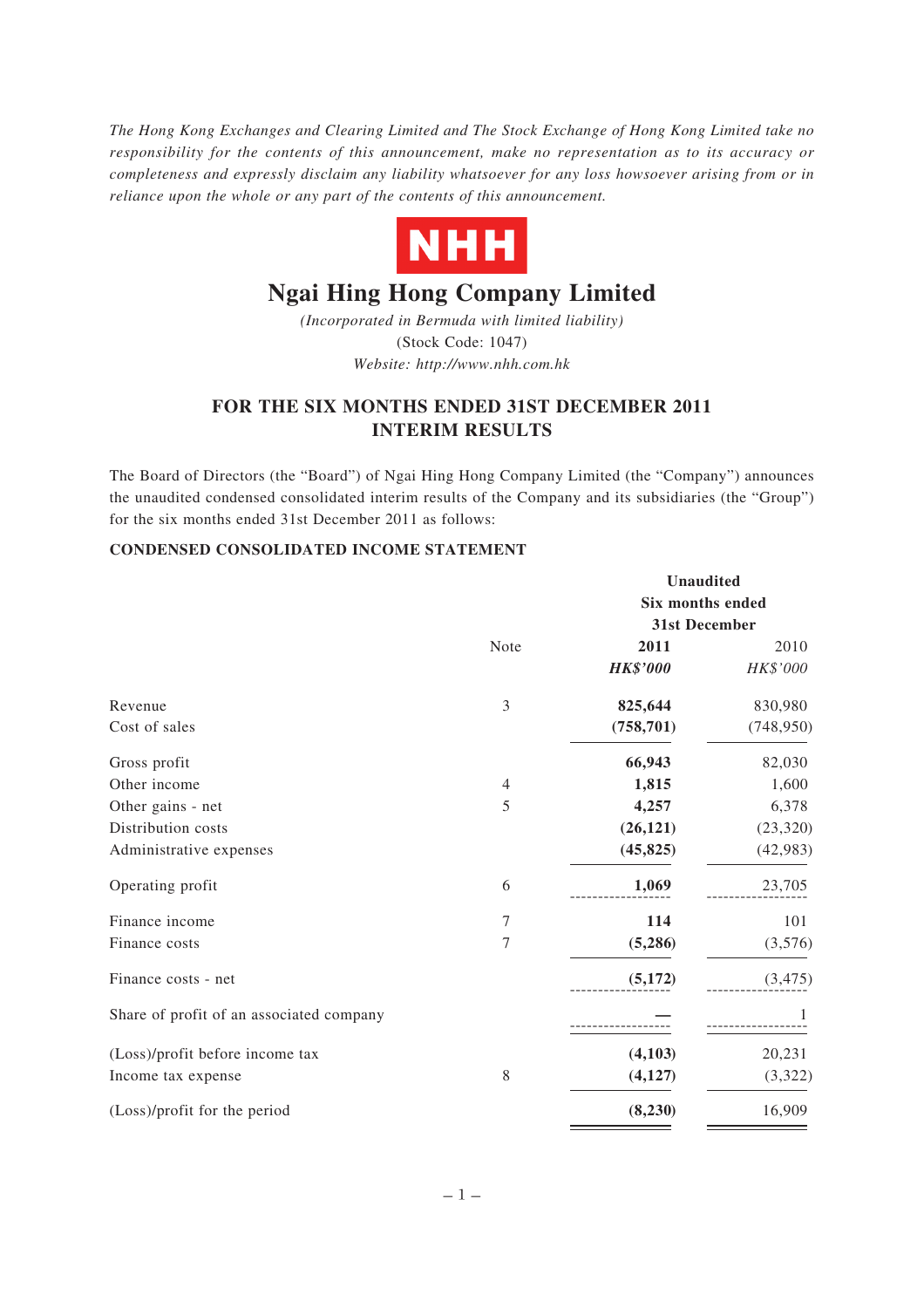|                                                                                                                                                  |      | <b>Unaudited</b>        |          |
|--------------------------------------------------------------------------------------------------------------------------------------------------|------|-------------------------|----------|
|                                                                                                                                                  |      | <b>Six months ended</b> |          |
|                                                                                                                                                  |      | 31st December           |          |
|                                                                                                                                                  | Note | 2011                    | 2010     |
|                                                                                                                                                  |      | <b>HK\$'000</b>         | HK\$'000 |
| Attributable to:                                                                                                                                 |      |                         |          |
| Equity holders of the Company                                                                                                                    |      | (9,039)                 | 14,503   |
| Non-controlling interests                                                                                                                        |      | 809                     | 2,406    |
|                                                                                                                                                  |      | (8,230)                 | 16,909   |
| (Loss)/earnings per share for (loss)/<br>profit attributable to the equity<br>holders of the Company during<br>the period (expressed in HK cents |      |                         |          |
| per share)<br>- Basic                                                                                                                            | 10   | (2.45)                  | 3.93     |
| - Diluted                                                                                                                                        | 10   | (2.45)                  | 3.93     |

Details of dividends payable to equity holders of the Company attributable to loss for the period are set out in Note 9.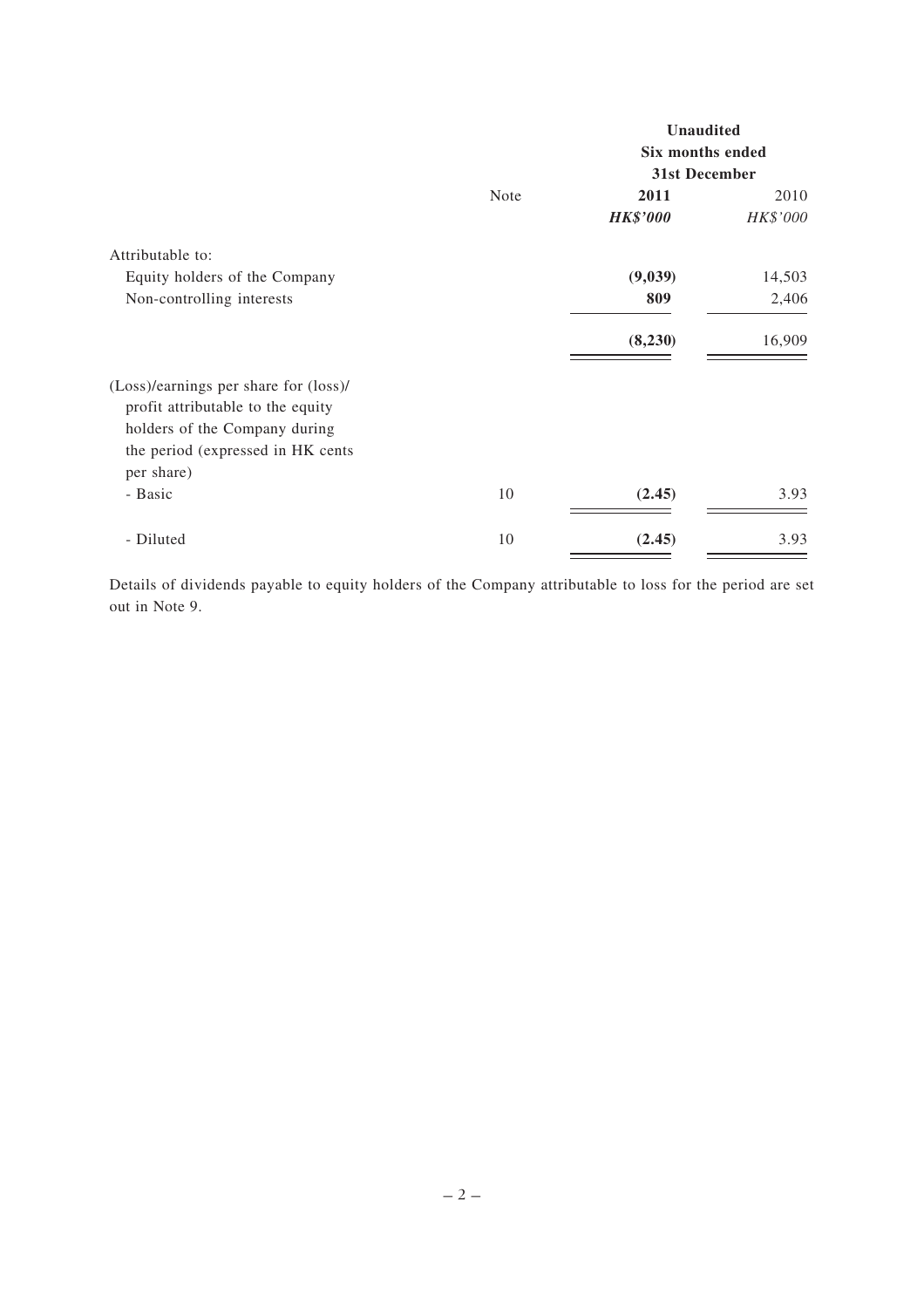## **CONDENSED CONSOLIDATED STATEMENT OF COMPREHENSIVE INCOME**

|                                                    | <b>Unaudited</b>        |          |  |
|----------------------------------------------------|-------------------------|----------|--|
|                                                    | <b>Six months ended</b> |          |  |
|                                                    | 31st December           |          |  |
|                                                    | 2011                    | 2010     |  |
|                                                    | <b>HK\$'000</b>         | HK\$'000 |  |
| (Loss)/profit for the period                       | (8,230)                 | 16,909   |  |
| Other comprehensive income:                        |                         |          |  |
| Revaluation gain of property, plant                |                         |          |  |
| and equipment and leasehold land                   |                         |          |  |
| and land use rights on transfer                    |                         |          |  |
| to investment properties, net of tax               |                         | 586      |  |
| Currency translation differences                   | 7,079                   | 8,755    |  |
| Total comprehensive (loss)/income for the period   | (1, 151)                | 26,250   |  |
| Total comprehensive (loss)/income attributable to: |                         |          |  |
| Equity holders of the Company                      | (2, 450)                | 23,844   |  |
| Non-controlling interests                          | 1,299                   | 2,406    |  |
|                                                    | (1,151)                 | 26,250   |  |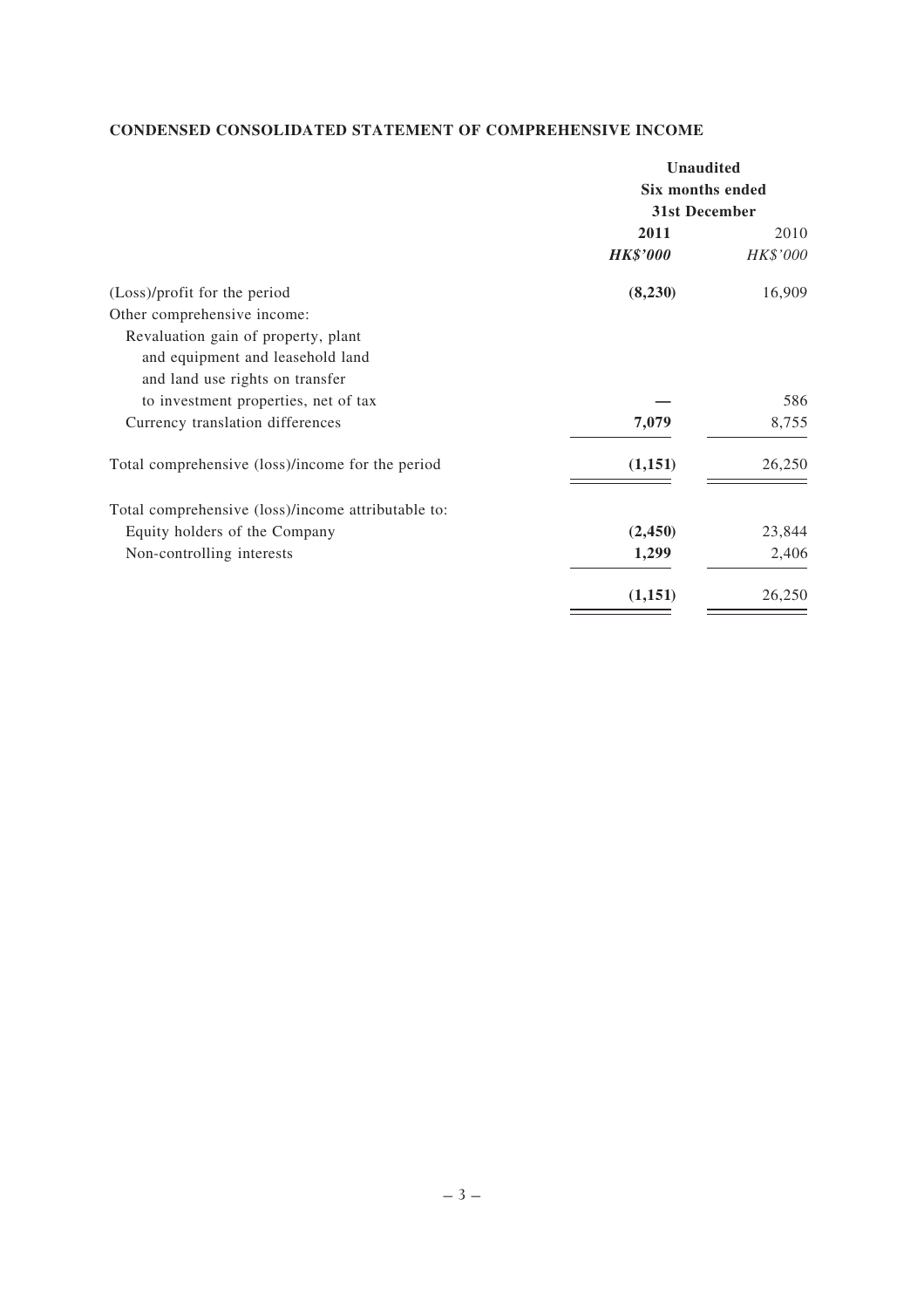## **CONDENSED CONSOLIDATED BALANCE SHEET**

|                                             |      | <b>Unaudited</b> | Audited   |
|---------------------------------------------|------|------------------|-----------|
|                                             |      | 31st December    | 30th June |
|                                             | Note | 2011             | 2011      |
|                                             |      | <b>HK\$'000</b>  | HK\$'000  |
| <b>ASSETS</b>                               |      |                  |           |
| <b>Non-current assets</b>                   |      |                  |           |
| Property, plant and equipment               |      | 149,026          | 149,205   |
| Leasehold land and land use rights          |      | 11,324           | 11,313    |
| Investment properties                       |      | 42,910           | 42,626    |
| Available-for-sale financial asset          |      | 1,129            | 1,129     |
| Deferred tax assets                         |      | 5,216            | 5,988     |
| Deposits for acquisition of properties      |      | 8,827            | 8,614     |
| Prepayment for property, plant and          |      |                  |           |
| equipment and renovation costs              |      | 998              | 1,513     |
|                                             |      | 219,430          | 220,388   |
| <b>Current assets</b>                       |      |                  |           |
| Inventories                                 |      | 281,093          | 330,314   |
| Trade and bills receivables                 | 11   | 243,591          | 276,615   |
| Other receivables, prepayments and deposits |      | 25,036           | 21,867    |
| Tax recoverable                             |      | 2,679            | 625       |
| Derivative financial instruments            |      | 1,619            | 3,113     |
| Cash and bank balances                      |      | 83,136           | 95,826    |
|                                             |      | 637,154          | 728,360   |
| <b>Total assets</b>                         |      | 856,584          | 948,748   |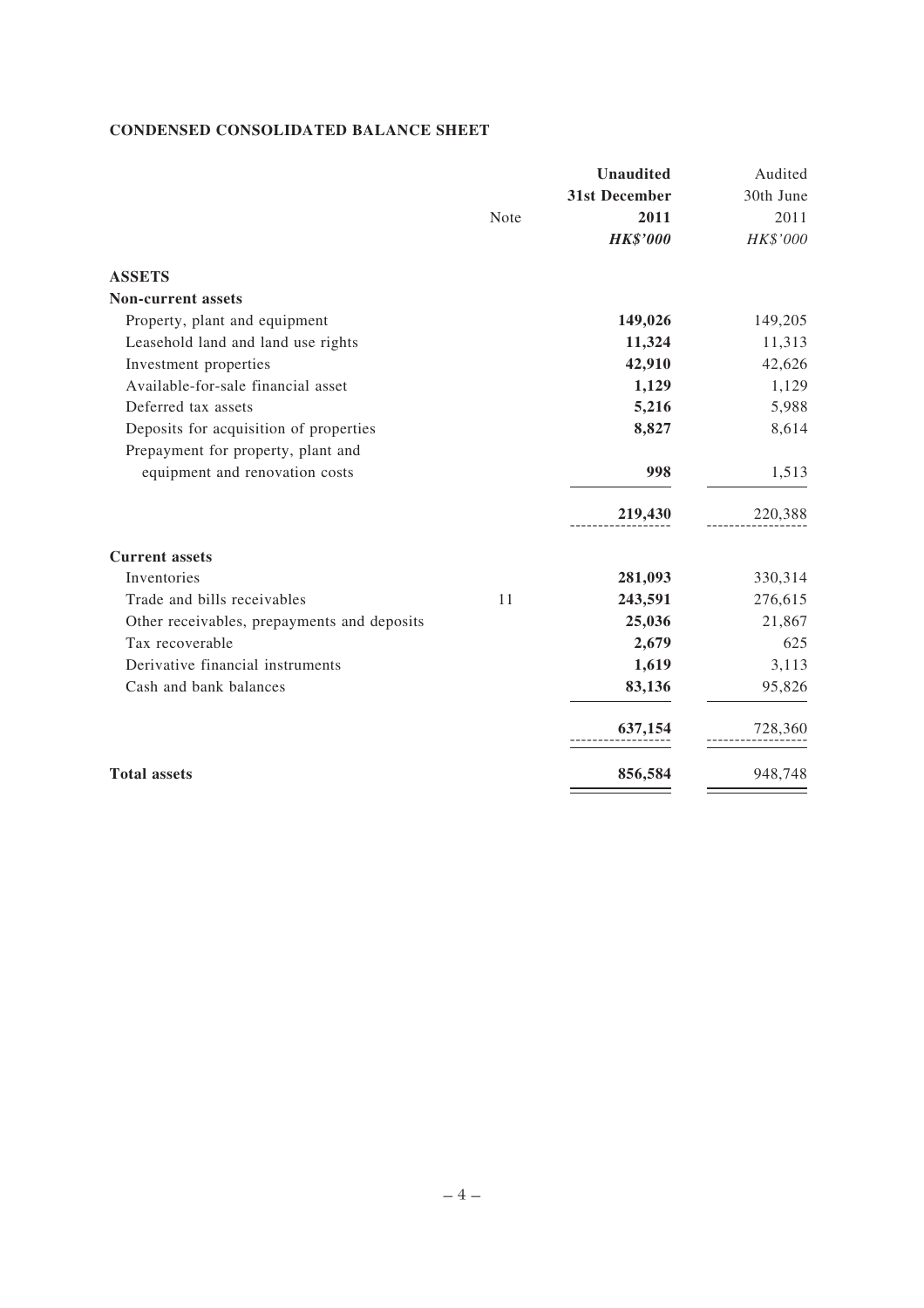|                                                    |      | <b>Unaudited</b> | Audited   |
|----------------------------------------------------|------|------------------|-----------|
|                                                    |      | 31st December    | 30th June |
|                                                    | Note | 2011             | 2011      |
|                                                    |      | <b>HK\$'000</b>  | HK\$'000  |
| <b>EQUITY</b>                                      |      |                  |           |
| Capital and reserves attributable to               |      |                  |           |
| the Company's equity holders                       |      |                  |           |
| Share capital                                      |      | 36,920           | 36,920    |
| Share premium                                      |      | 62,466           | 62,466    |
| Other reserves                                     |      | 70,274           | 63,685    |
| Retained earnings                                  |      | 263,950          | 276,681   |
|                                                    |      | 433,610          | 439,752   |
| Non-controlling interests                          |      | 23,825           | 22,526    |
| <b>Total equity</b>                                |      | 457,435          | 462,278   |
| <b>LIABILITIES</b>                                 |      |                  |           |
| <b>Non-current liabilities</b>                     |      |                  |           |
| Deferred tax liabilities                           |      | 8,178            | 8,107     |
| <b>Current liabilities</b>                         |      |                  |           |
| Trade payables                                     | 12   | 77,865           | 102,424   |
| Other payables, deposits received and accruals     |      | 22,583           | 21,377    |
| Obligations under finance leases - current portion |      |                  | 235       |
| Bank borrowings                                    |      | 282,866          | 343,941   |
| Derivative financial instruments                   |      | 2,816            | 4,930     |
| Tax payable                                        |      | 4,841            | 5,456     |
|                                                    |      | 390,971          | 478,363   |
| <b>Total liabilities</b>                           |      | 399,149          | 486,470   |
| <b>Total equity and liabilities</b>                |      | 856,584          | 948,748   |
| Net current assets                                 |      | 246,183          | 249,997   |
| <b>Total assets less current liabilities</b>       |      | 465,613          | 470,385   |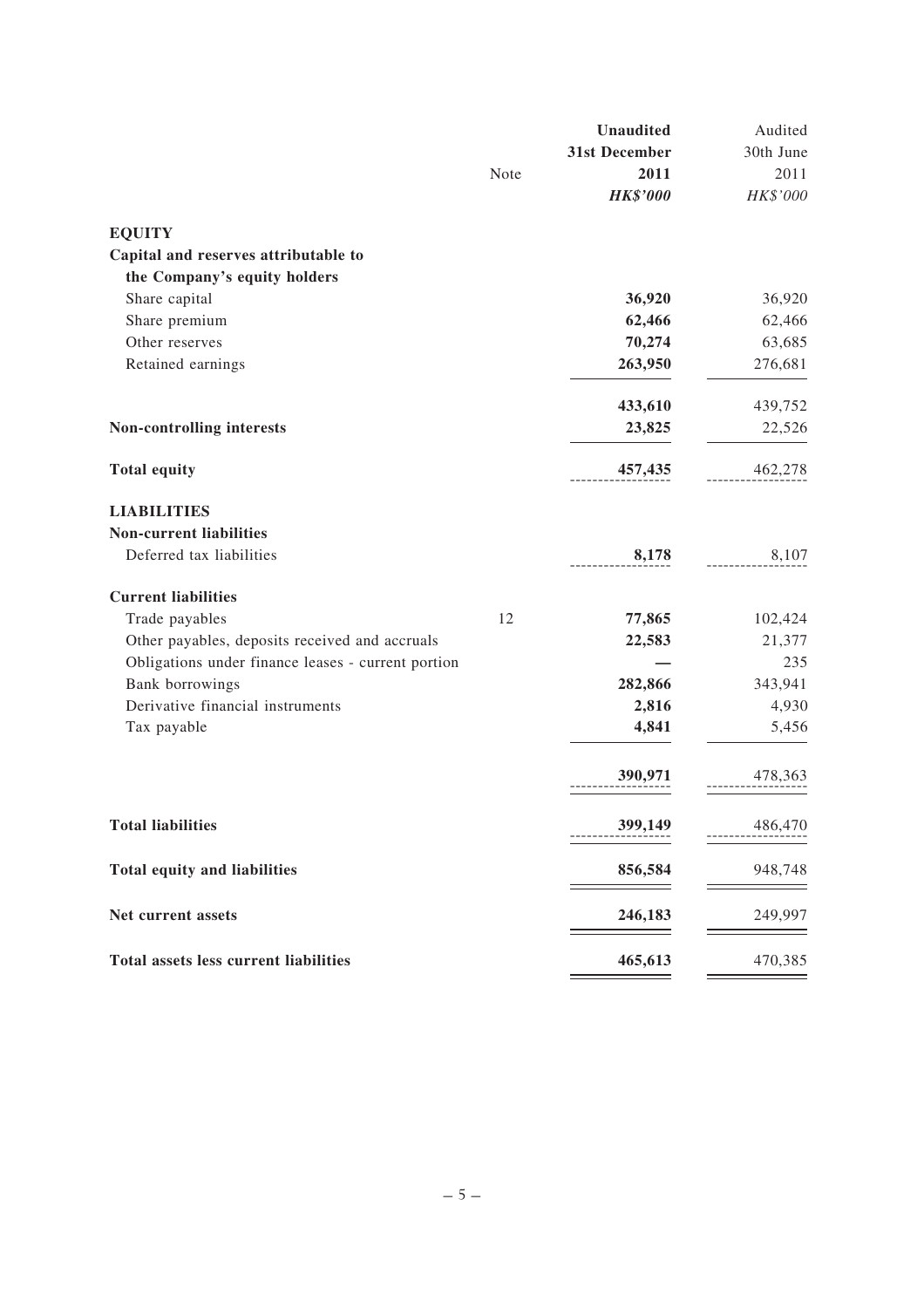Notes

#### **1 Basis of preparation**

The condensed consolidated interim financial information for the six months ended 31st December 2011 has been prepared in accordance with Hong Kong Accounting Standard ("HKAS") 34 "Interim Financial Reporting". The condensed consolidated interim financial information should be read in conjunction with the annual financial statements for the year ended 30th June 2011, which have been prepared in accordance with Hong Kong Financial Reporting Standards ("HKFRS").

The preparation of interim financial information requires management to make judgements, estimates and assumptions that affect the application of accounting policies and the reported amounts of assets and liabilities, income and expense. Actual results may differ from these estimates.

In preparing the condensed consolidated interim financial information, the significant judgements made by management in applying the Group's accounting policies and the key sources of estimation uncertainty were the same as those that applied to the annual financial statements for the year ended 30th June 2011, with the exception of changes in estimates that are required in determining the provision for income taxes.

#### **2 Accounting policies**

Except as described below, the accounting policies used in the preparation of the condensed consolidated interim financial information are consistent with those of the annual financial statements for the year ended 30th June 2011, as described in those annual financial statements.

Taxes on income in the interim periods are accrued using the tax rate that would be applicable to expected total annual earnings.

#### **(a) Effect of adopting amendments to standards and interpretations**

During the period, the Group adopted HKAS 34 (Amendment), "Interim Financial Reporting", which is mandatory for its financial year beginning 1st July 2011. The amendment emphasises the existing disclosure principles in HKAS 34 and adds further guidance to illustrate how to apply these principles. Greater emphasis has been placed on the disclosure principles for significant events and transactions. Additional requirements cover disclosure of changes to fair value measurement (if significant), and the need to update relevant information from the most recent annual report. The change in accounting policy only results in additional disclosures.

The following amendments to standards and interpretations are also mandatory for the Group's financial year beginning 1st July 2011. The adoption of these amendments to standards and interpretations does not have any significant impact to the results and financial position of the Group.

| HKFRSs (Amendment)        | Improvements to HKFRSs 2010, except for amendment to     |
|---------------------------|----------------------------------------------------------|
|                           | HKAS 34 "Interim Financial Reporting" as disclosed above |
| HKFRS 1 (Amendment)       | Severe Hyperinflation and Removal of Fixed Dates for     |
|                           | First-time Adopters                                      |
| HKFRS 7 (Amendment)       | Disclosures - Transfers of Financial Assets              |
| HKAS 24 (Revised)         | <b>Related Party Disclosures</b>                         |
| Hong Kong International   | Prepayment of a Minimum Funding Requirement              |
| Financial Reporting       |                                                          |
| Interpretations Committee |                                                          |
| ("HK(IFRIC)")             |                                                          |
| - Int 14 (Amendment)      |                                                          |
|                           |                                                          |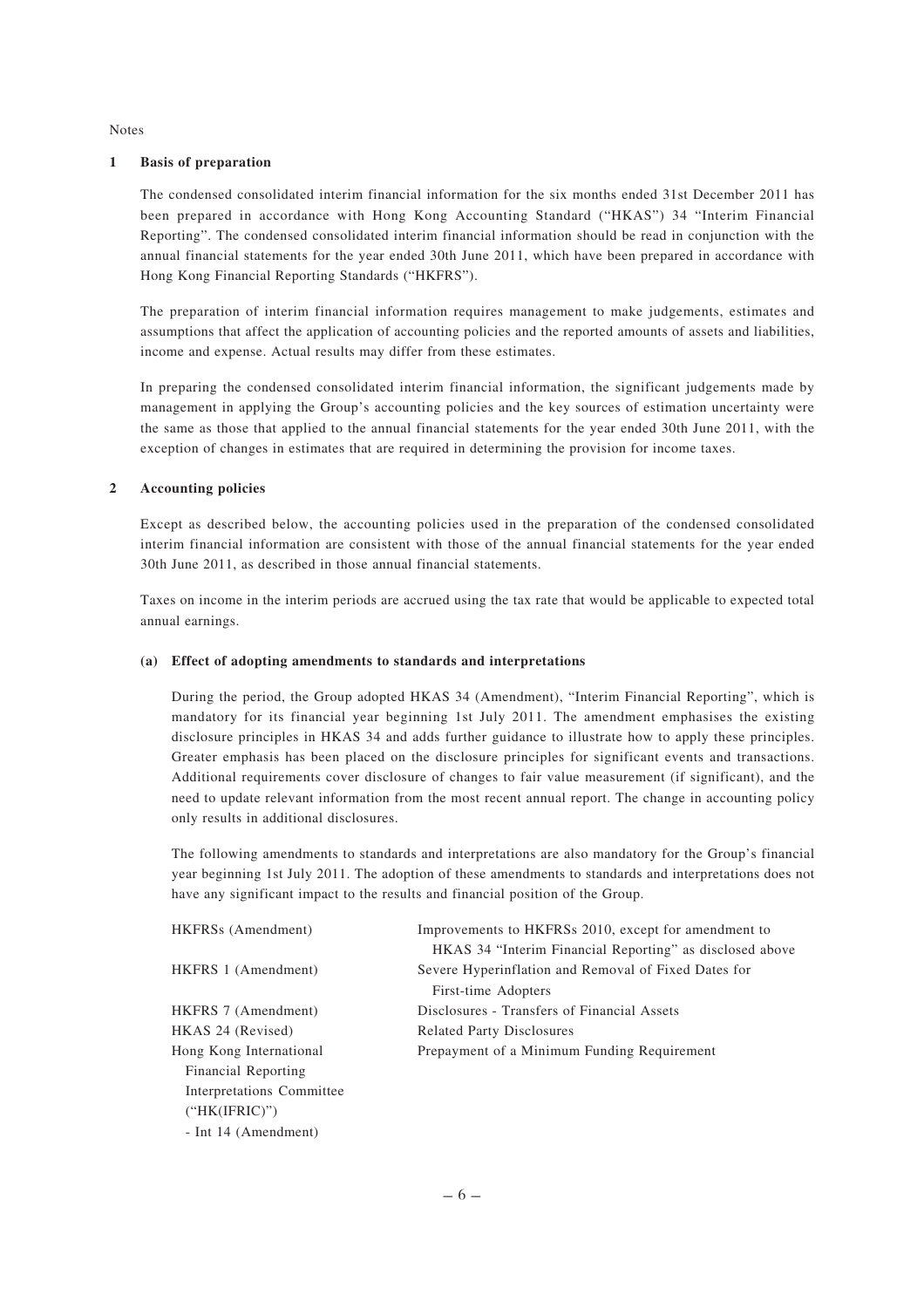## **(b) New standards, amendments to standards and interpretation that have been issued but are not effective**

The following new standards, amendments to standards and interpretation have been issued but are not effective for the financial year beginning 1st July 2011 and have not been early adopted by the Group:

| HKFRS 7 (Amendment)  | Disclosures - Offsetting Financial Assets and Financial Liabilities <sup>3</sup> |
|----------------------|----------------------------------------------------------------------------------|
| <b>HKFRS 9</b>       | Financial Instruments <sup>4</sup>                                               |
| HKFRS 10             | Consolidated Financial Statements <sup>2</sup>                                   |
| <b>HKFRS 11</b>      | Joint Arrangements <sup>2</sup>                                                  |
| HKFRS 12             | Disclosures of Interest in Other Entities <sup>2</sup>                           |
| HKFRS 13             | Fair Value Measurement <sup>2</sup>                                              |
| HKAS 1 (Amendment)   | Presentation of Items of Other Comprehensive Income                              |
| HKAS 12 (Amendment)  | Deferred Tax: Recovery of Underlying Assets <sup>1</sup>                         |
| HKAS 19 (2011)       | Employee Benefits <sup>2</sup>                                                   |
| HKAS 27 (2011)       | Separate Financial Statements <sup>2</sup>                                       |
| HKAS 28 (2011)       | Investments in Associates and Joint Ventures <sup>2</sup>                        |
| HKAS 32 (Amendment)  | Offsetting Financial Assets and Financial Liabilities <sup>3</sup>               |
| $HK(IFRIC) - Int 20$ | Stripping Costs in the Production Phase of a Surface Mine <sup>2</sup>           |

<sup>1</sup> Effective for the Group for annual period beginning on 1st July 2012.

<sup>2</sup> Effective for the Group for annual period beginning on 1st July 2013.

Effective for the Group for annual period beginning on 1st July 2014.

<sup>4</sup> Effective for the Group for annual period beginning on 1st July 2015.

HKAS 12 (Amendment) introduced a rebuttable presumption that deferred tax on investment property carried at fair value under HKAS 40 shall be measured reflecting the tax consequences of recovering the carrying amount of the investment property entirely through sale. Consequently, deferred tax liability in respect of the Group's investment properties will be required to measure with reference to the tax liability that would arise if the properties were disposed of at their carrying amounts at the reporting date. The amendments are effective for the Group's financial year beginning 1st July 2012 and are required to be applied retrospectively. The Directors are currently assessing the impact of the amendment to the Group.

Except for the above, the Directors anticipate that the adoption of other new standards, amendments to standards and interpretation will not result in a significant impact on the results and financial position of the Group.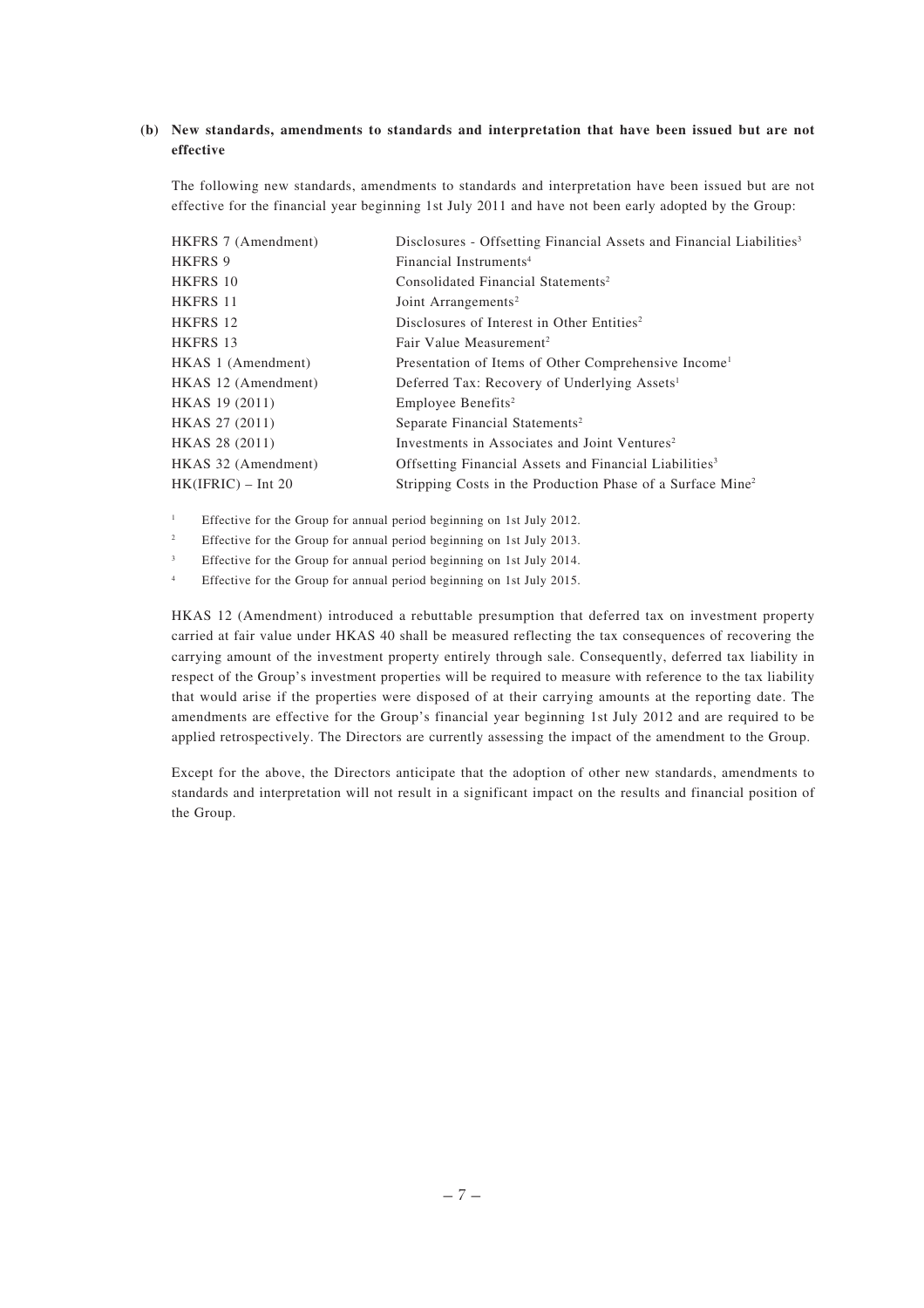#### **3 Revenue and segment information**

|                                 | <b>Unaudited</b><br>Six months ended<br>31st December |          |  |
|---------------------------------|-------------------------------------------------------|----------|--|
|                                 | 2011                                                  | 2010     |  |
|                                 | <b>HK\$'000</b>                                       | HK\$'000 |  |
| Turnover                        |                                                       |          |  |
| Sales of goods                  | 825,471                                               | 830,980  |  |
| Provision of logistics services | 173                                                   |          |  |
|                                 | 825,644                                               | 830,980  |  |

The Group is principally engaged in the manufacturing and trading of plastic materials, pigments, colorants, compounded plastic resins and engineering plastic products.

The chief operating decision-maker ("CODM") has been identified as the executive Directors of the Company. Management has determined the operating segments based on the reports reviewed by the CODM that are used to assess performance and allocate resources. The CODM considers the business from the operations nature and the type of products perspective, including the trading of plastic materials ("Trading"), manufacturing and sale of colorants, pigments and compounded plastic resins ("Colorants"), manufacturing and sale of engineering plastic products ("Engineering plastic") and other corporate and business activities ("Others").

Each of the Group's operating segments represents a strategic business unit that is managed by different business unit leaders. Inter-segment transactions are entered into under the normal commercial terms and conditions that would also be available to unrelated third parties. Information provided to the CODM is measured in a manner consistent with that in the condensed consolidated interim financial information.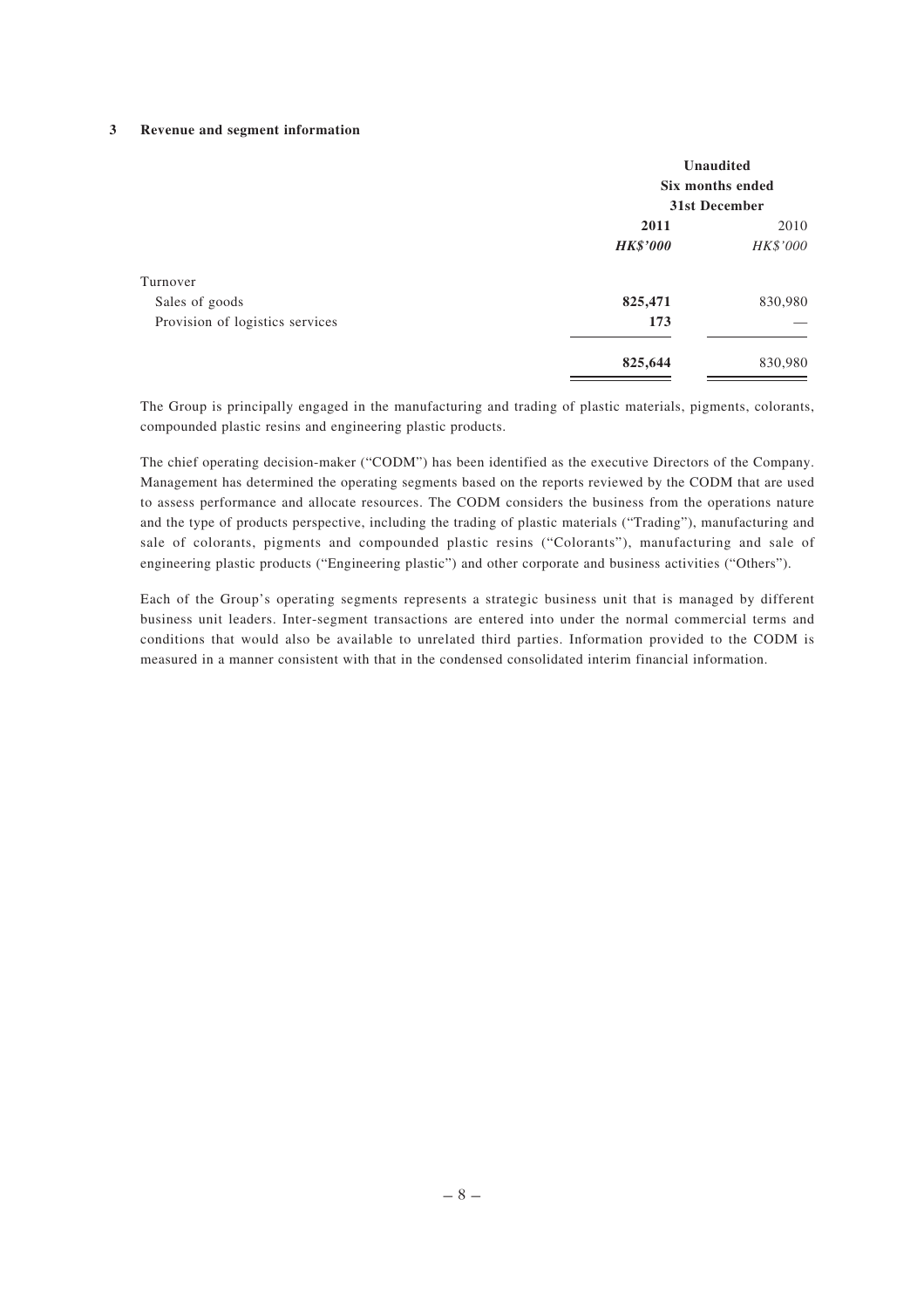|                                  |                 |                 | <b>Unaudited</b>           |                 |                          |
|----------------------------------|-----------------|-----------------|----------------------------|-----------------|--------------------------|
|                                  | <b>Trading</b>  | Colorants       | <b>Engineering</b>         | Others          |                          |
|                                  | <b>HK\$'000</b> | <b>HK\$'000</b> | plastic<br><b>HK\$'000</b> | <b>HK\$'000</b> | Group<br><b>HK\$'000</b> |
|                                  |                 |                 |                            |                 |                          |
| Turnover                         |                 |                 |                            |                 |                          |
| - Gross revenue                  | 531,387         | 183,602         | 129,008                    | 586             | 844,583                  |
| - Inter-segment revenue          | (1,728)         | (8,955)         | (8,256)                    |                 | (18,939)                 |
| Revenue from external customers  | 529,659         | 174,647         | 120,752                    | 586             | 825,644                  |
| Segment results                  | (14, 677)       | 10,280          | 8,469                      | (3,003)         | 1,069                    |
| Finance income                   | 23              | 90              | $\mathbf{1}$               |                 | 114                      |
| Finance costs                    | (3,573)         | (874)           | (817)                      | (22)            | (5,286)                  |
| (Loss)/profit before income tax  | (18, 227)       | 9,496           | 7,653                      | (3,025)         | (4,103)                  |
| Income tax expense               |                 |                 |                            |                 | (4, 127)                 |
| Loss for the period              |                 |                 |                            |                 | (8, 230)                 |
| Non-controlling interests        |                 |                 |                            |                 | (809)                    |
| Loss attributable to equity      |                 |                 |                            |                 |                          |
| holders of the Company           |                 |                 |                            |                 | (9,039)                  |
| Other information:               |                 |                 |                            |                 |                          |
| Capital expenditure              | 259             | 3,453           | 3,359                      | 179             | 7,250                    |
| Depreciation of property,        |                 |                 |                            |                 |                          |
| plant and equipment              | 233             | 3,742           | 3,958                      | 683             | 8,616                    |
| Amortisation of leasehold        |                 |                 |                            |                 |                          |
| land and land use rights         |                 | 172             |                            |                 | 172                      |
| Reversal of impairment           |                 |                 |                            |                 |                          |
| of inventories                   |                 | (34)            | (137)                      |                 | (171)                    |
| Unrealised fair value gain on    |                 |                 |                            |                 |                          |
| derivative financial instruments | (620)           |                 |                            |                 | (620)                    |

The segment information provided to the CODM for the reportable segments for the six months ended 31st December 2011 is as follows: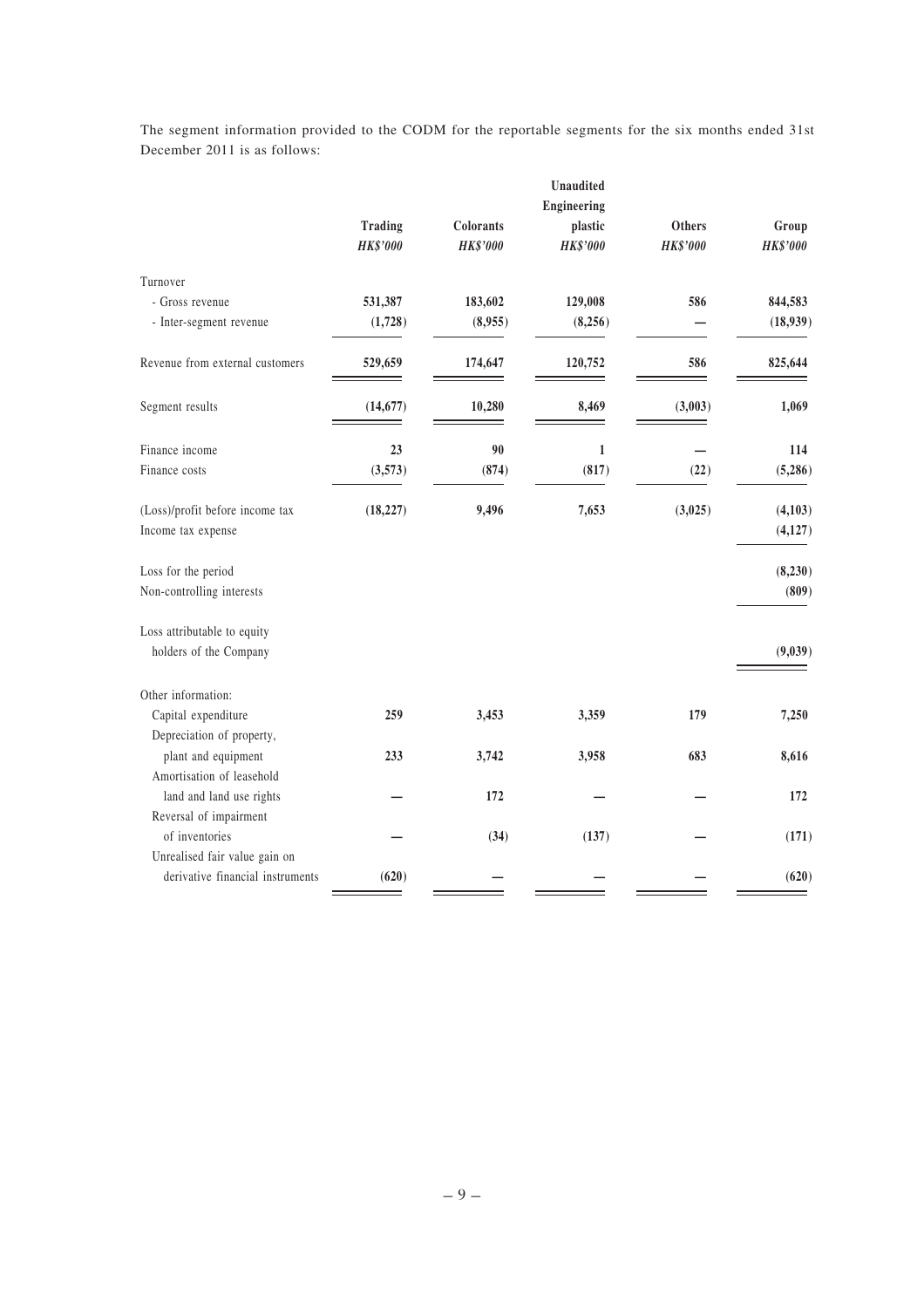The segment information provided to the CODM for the reportable segments at 31st December 2011 is as follows:

|                                   | Trading<br><b>HK\$'000</b> | <b>Colorants</b><br><b>HK\$'000</b> | <b>Unaudited</b><br><b>Engineering</b><br>plastic<br><b>HK\$'000</b> | <b>Others</b><br><b>HK\$'000</b> | Group<br><b>HK\$'000</b> |
|-----------------------------------|----------------------------|-------------------------------------|----------------------------------------------------------------------|----------------------------------|--------------------------|
| Segment assets                    | 331,708                    | 288,948                             | 180,172                                                              | 55,756                           | 856,584                  |
| Total assets                      |                            |                                     |                                                                      |                                  | 856,584                  |
| Segment liabilities<br>Borrowings | 53,178<br>210,100          | 40,405<br>22,469                    | 16,178<br>48,963                                                     | 6,522<br>1,334                   | 116,283<br>282,866       |
| Total liabilities                 |                            |                                     |                                                                      |                                  | 399,149                  |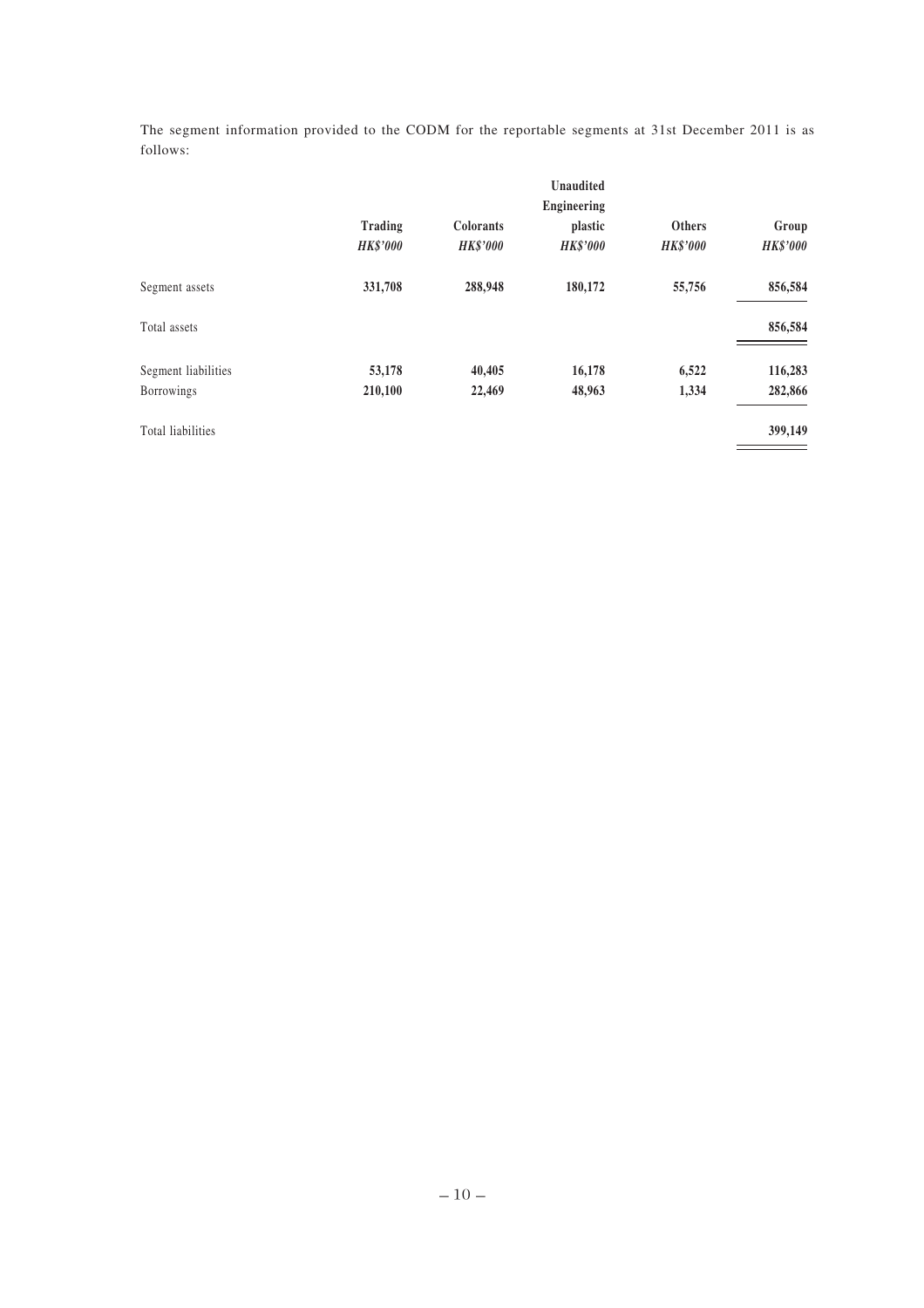|                                                          | Trading<br>HK\$'000 | Colorants<br>HK\$'000 | Unaudited<br>Engineering<br>plastic<br>HK\$'000 | Others<br>HK\$'000 | Group<br>$HK\$ '000 |
|----------------------------------------------------------|---------------------|-----------------------|-------------------------------------------------|--------------------|---------------------|
| Turnover                                                 |                     |                       |                                                 |                    |                     |
| - Gross revenue                                          | 530,933             | 167,890               | 151,641                                         | 2,686              | 853,150             |
| - Inter-segment revenue                                  | (1, 895)            | (10, 403)             | (9,872)                                         |                    | (22, 170)           |
| Revenue from external customers                          | 529,038             | 157,487               | 141,769                                         | 2,686              | 830,980             |
| Segment results                                          | 4,548               | 7,951                 | 13,655                                          | (2, 449)           | 23,705              |
| Share of profit of an associated                         |                     |                       |                                                 |                    |                     |
| company                                                  |                     |                       |                                                 | 1                  | $\mathbf{1}$        |
| Finance income                                           | 19                  | 77                    |                                                 | 5                  | 101                 |
| Finance costs                                            | (2, 394)            | (637)                 | (534)                                           | (11)               | (3,576)             |
| Profit/(loss) before income tax<br>Income tax expense    | 2,173               | 7,391                 | 13,121                                          | (2, 454)           | 20,231<br>(3, 322)  |
| Profit for the period                                    |                     |                       |                                                 |                    | 16,909              |
| Non-controlling interests                                |                     |                       |                                                 |                    | (2,406)             |
| Profit attributable to equity holders                    |                     |                       |                                                 |                    |                     |
| of the Company                                           |                     |                       |                                                 |                    | 14,503              |
| Other information:                                       |                     |                       |                                                 |                    |                     |
| Capital expenditure                                      | 486                 | 1,834                 | 7,710                                           | $\overline{9}$     | 10,039              |
| Depreciation of property,                                |                     |                       |                                                 |                    |                     |
| plant and equipment                                      | 199                 | 4,042                 | 2,203                                           | 579                | 7,023               |
| Amortisation of leasehold land                           |                     |                       |                                                 |                    |                     |
| and land use rights                                      | 53                  | 96                    | 16                                              | 39                 | 204                 |
| Provision for/(reversal of)<br>impairment of inventories |                     |                       |                                                 | 121                |                     |
| Provision for impairment of                              | 1,835               | 2,195                 | (697)                                           |                    | 3,454               |
| trade receivables                                        | 1,281               | 302                   | 456                                             |                    | 2,039               |
| Unrealised fair value gain on                            |                     |                       |                                                 |                    |                     |
| derivative financial instruments                         | (1,215)             |                       | (49)                                            |                    | (1,264)             |

The segment information provided to the CODM for the reportable segments for the six months ended 31st December 2010 is as follows: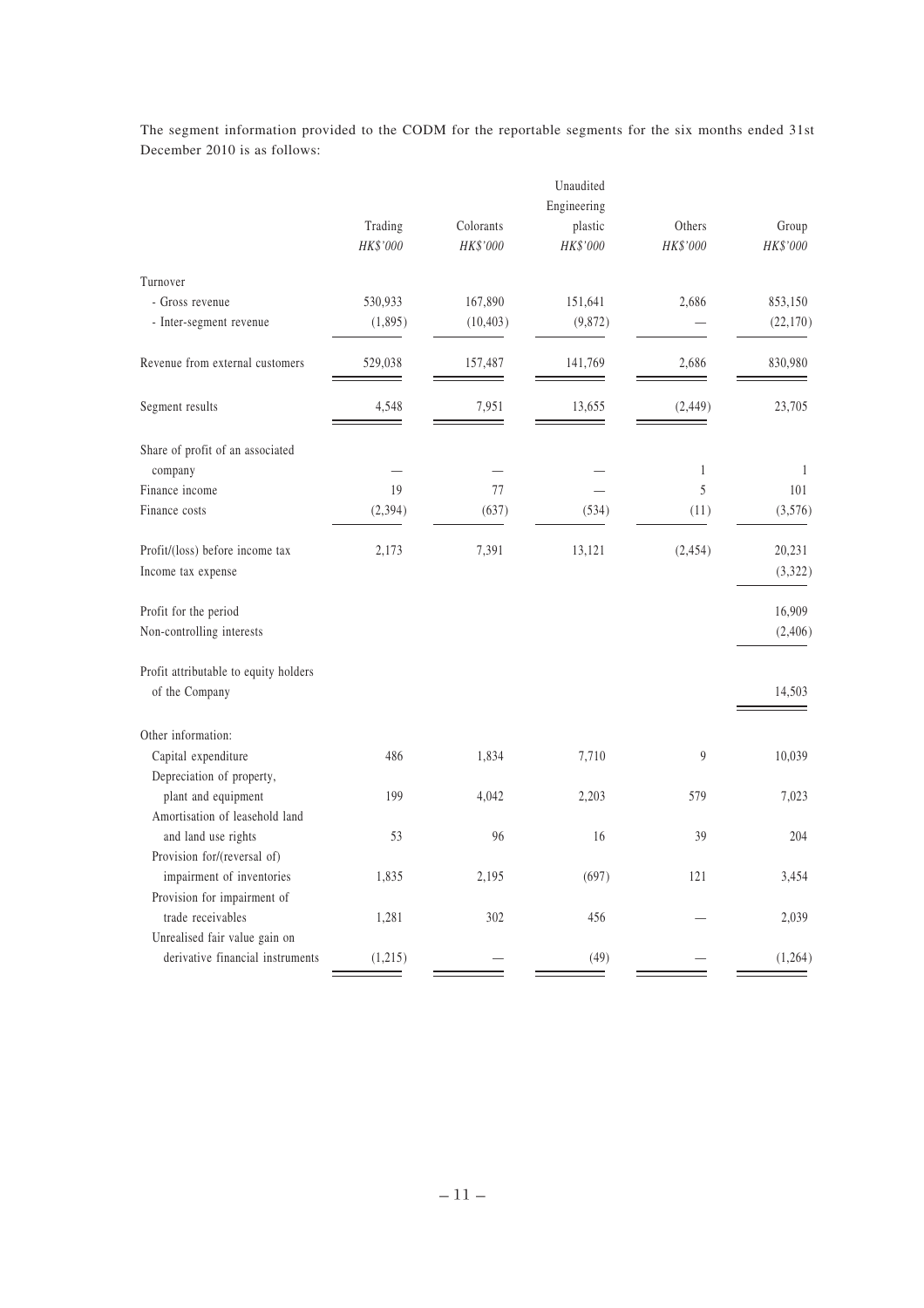The segment information provided to the CODM for the reportable segments at 30th June 2011 is as follows:

|                     |          |           | Audited     |          |          |
|---------------------|----------|-----------|-------------|----------|----------|
|                     |          |           | Engineering |          |          |
|                     | Trading  | Colorants | plastic     | Others   | Group    |
|                     | HK\$'000 | HK\$'000  | HK\$'000    | HK\$'000 | HK\$'000 |
| Segment assets      | 387,632  | 270,932   | 228,068     | 62,116   | 948,748  |
| Total assets        |          |           |             |          | 948,748  |
| Segment liabilities | 88,412   | 26,114    | 23,135      | 4,633    | 142,294  |
| Borrowings          | 225,161  | 22,892    | 91,937      | 4,186    | 344,176  |
| Total liabilities   |          |           |             |          | 486,470  |

The entity is domiciled in Hong Kong. The revenue from external customers attributed to Hong Kong for the six months ended 31st December 2011 is approximately HK\$500,515,000 (2010: HK\$531,041,000), and the total of its revenue from external customers from other locations (mainly the People's Republic of China) is approximately HK\$325,129,000 (2010: HK\$299,939,000).

At 31st December 2011, the total of non-current assets other than financial instruments and deferred tax assets (there are no employment benefit assets and rights arising under insurance contracts) located in Hong Kong is approximately HK\$117,679,000 (At 30th June 2011: HK\$126,506,000), and the total of these non-current assets located in other locations (mainly the People's Republic of China) is approximately HK\$95,406,000 (At 30th June 2011: HK\$86,765,000).

#### **4 Other income**

| Unaudited<br>Six months ended<br>31st December |          |
|------------------------------------------------|----------|
| 2011                                           | 2010     |
| <b>HK\$'000</b>                                | HK\$'000 |
| 1,815                                          | 1,600    |
|                                                |          |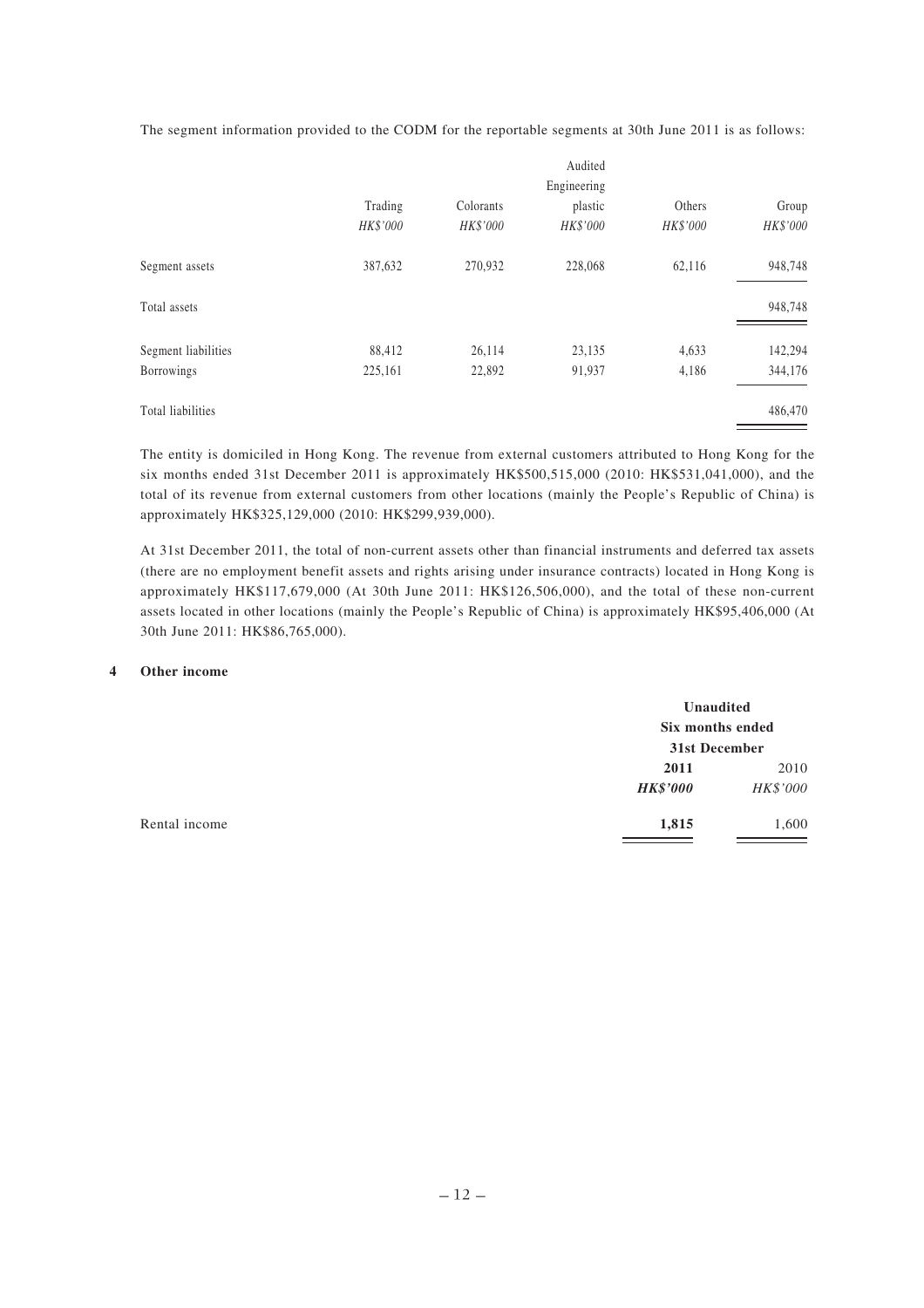## **5 Other gains – net**

|                                                          | <b>Unaudited</b><br>Six months ended<br>31st December |          |
|----------------------------------------------------------|-------------------------------------------------------|----------|
|                                                          | 2011                                                  | 2010     |
|                                                          | <b>HK\$'000</b>                                       | HK\$'000 |
| Net exchange gains                                       | 984                                                   | 3,076    |
| (Loss)/gain on disposal of property, plant and equipment | (286)                                                 | 28       |
| Derivative financial instruments                         |                                                       |          |
| - forward foreign exchange contracts and interest rate   |                                                       |          |
| swap contracts held for trading                          |                                                       |          |
| - unrealised                                             | 620                                                   | 1,264    |
| - realised                                               | 2,509                                                 | 1,064    |
| Others                                                   | 430                                                   | 946      |
|                                                          | 4,257                                                 | 6,378    |

## **6 Operating profit**

Operating profit is stated after charging/(crediting) the following:

| Unaudited<br>Six months ended<br>31st December |         |                 |          |
|------------------------------------------------|---------|-----------------|----------|
|                                                |         | 2011            | 2010     |
|                                                |         | <b>HK\$'000</b> | HK\$'000 |
| 725,707                                        | 745,496 |                 |          |
|                                                |         |                 |          |
| 8,475                                          | 6,738   |                 |          |
| 141                                            | 285     |                 |          |
| 172                                            | 204     |                 |          |
| 4,790                                          | 6,379   |                 |          |
| 47,119                                         | 43,831  |                 |          |
| (171)                                          | 3,454   |                 |          |
|                                                | 2,039   |                 |          |
|                                                |         |                 |          |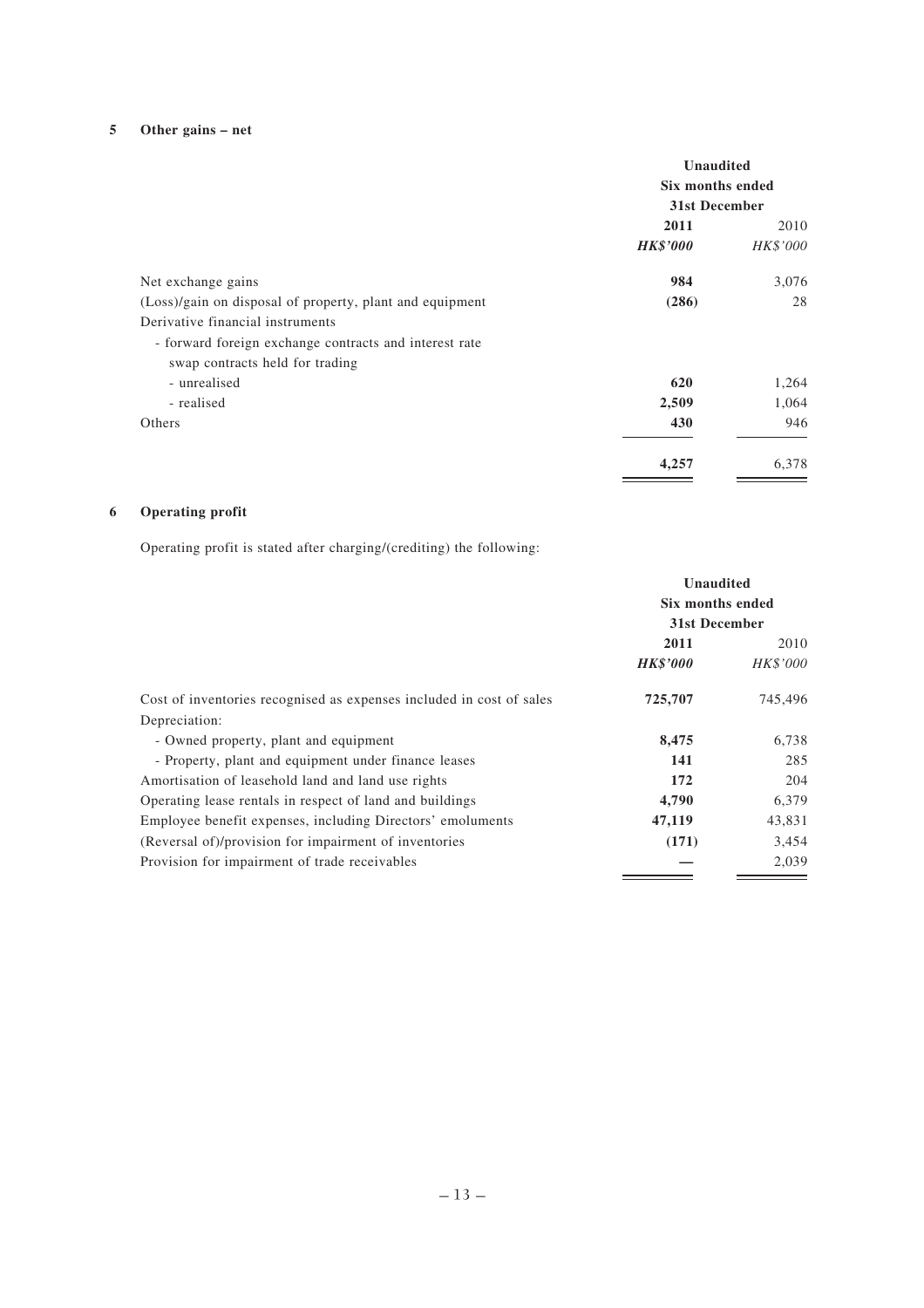#### **7 Finance income and costs**

|                                                                  | <b>Unaudited</b><br>Six months ended<br>31st December |          |
|------------------------------------------------------------------|-------------------------------------------------------|----------|
|                                                                  |                                                       |          |
|                                                                  |                                                       |          |
|                                                                  | 2011                                                  | 2010     |
|                                                                  | <b>HK\$'000</b>                                       | HK\$'000 |
| Finance income:                                                  |                                                       |          |
| - Interest income from bank deposits                             | 114                                                   | 101      |
| Finance costs:                                                   |                                                       |          |
| - Interest on bank borrowings wholly repayable within five years | (5,284)                                               | (3,566)  |
| - Interest element of finance leases                             | (2)                                                   | (10)     |
|                                                                  | (5,286)                                               | (3,576)  |
| Finance costs - net                                              | (5,172)                                               | (3, 475) |

#### **8 Income tax**

Hong Kong profits tax has been provided for at the rate of 16.5% (31st December 2010: 16.5%) on the estimated assessable profit for the period. Income tax on the Group's subsidiaries established and operating in the People's Republic of China (the "PRC") has been calculated based on the estimated assessable profit for the period at the tax rates as applicable to the relevant subsidiaries.

The amount of taxation charged to the consolidated interim income statement represents:

|                            | Unaudited<br>Six months ended |               |  |
|----------------------------|-------------------------------|---------------|--|
|                            |                               | 31st December |  |
|                            | 2011                          | 2010          |  |
|                            | <b>HK\$'000</b>               | HK\$'000      |  |
| Current income tax         |                               |               |  |
| - Hong Kong profits tax    | 1,576                         | 2,366         |  |
| - PRC corporate income tax | 1,634                         | 3,507         |  |
| Deferred income tax        | 917                           | (2,551)       |  |
|                            | 4,127                         | 3,322         |  |
|                            |                               |               |  |

#### **9 Dividends**

At a meeting held on 27th February 2012, the Directors resolved not to declare any interim dividend for the six months ended 31st December 2011.

At a meeting held on 27th September 2011, the Directors proposed a final dividend of HK1.0 cent per share, totalling HK\$3,692,000, which was paid during the period and has been reflected as an appropriation of retained earnings for the six months ended 31st December 2011.

At a meeting held on 25th February 2011, the Directors declared an interim dividend of HK1.0 cent per share, totalling HK\$3,692,000 for the six months ended 31st December 2010.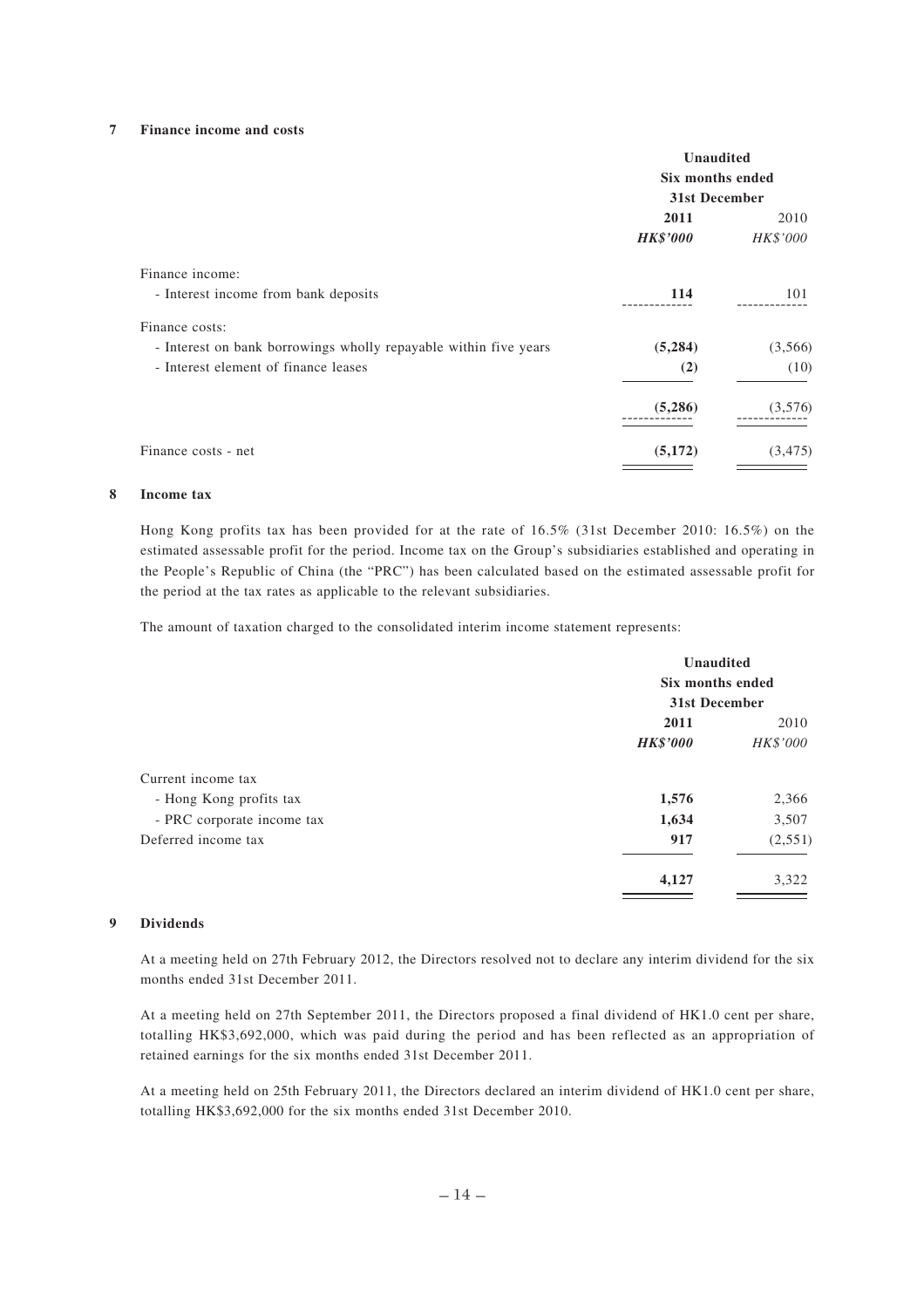#### **10 (Loss)/earnings per share**

The calculation of basic (loss)/earnings per share is based on the loss attributable to equity holders of the Company for the period of HK\$9,039,000 (31st December 2010: a profit of HK\$14,503,000) and 369,200,000 (31st December 2010: 369,200,000) ordinary shares in issue during the period.

Diluted (loss)/earnings per share equals basic (loss)/earnings per share as the exercise of the outstanding share options would be anti-dilutive for the six months ended 31st December 2011 and 2010.

#### **11 Trade and bills receivables**

|                   | Unaudited       | Audited   |
|-------------------|-----------------|-----------|
|                   | 31st December   | 30th June |
|                   | 2011            | 2011      |
|                   | <b>HK\$'000</b> | HK\$'000  |
| Trade receivables | 204,437         | 243,786   |
| Bills receivables | 39,154          | 32,829    |
|                   | 243,591         | 276,615   |

At 31st December 2011, the aging analysis of trade receivables, based on invoice date, is as follows:

|               | Unaudited       | Audited   |
|---------------|-----------------|-----------|
|               | 31st December   | 30th June |
|               | 2011            | 2011      |
|               | <b>HK\$'000</b> | HK\$'000  |
| Below 90 days | 185,916         | 220,939   |
| 91-180 days   | 16,086          | 19,751    |
| Over 180 days | 2,435           | 3,096     |
|               | 204,437         | 243,786   |

The majority of the Group's sales are with credit terms of 30 to 90 days. The remaining amounts are on letter of credit or documents against payment.

Bill receivables are mainly with maturity period of within 180 days.

At 31st December 2011, bills of exchange amounting to HK\$10,802,000 (30th June 2011: HK\$3,883,000) were transferred to certain banks with recourse in exchange for cash. The transactions had been accounted for as collateralised bank advances.

### **12 Trade payables**

At 31st December 2011, the aging analysis of trade payables, based on invoice date, is as follows:

|               | <b>Unaudited</b> | Audited   |
|---------------|------------------|-----------|
|               | 31st December    | 30th June |
|               | 2011             | 2011      |
|               | <b>HK\$'000</b>  | HK\$'000  |
| Below 90 days | 73,784           | 101,710   |
| 91-180 days   | 1,649            | 218       |
| Over 180 days | 2,432            | 496       |
|               | 77,865           | 102,424   |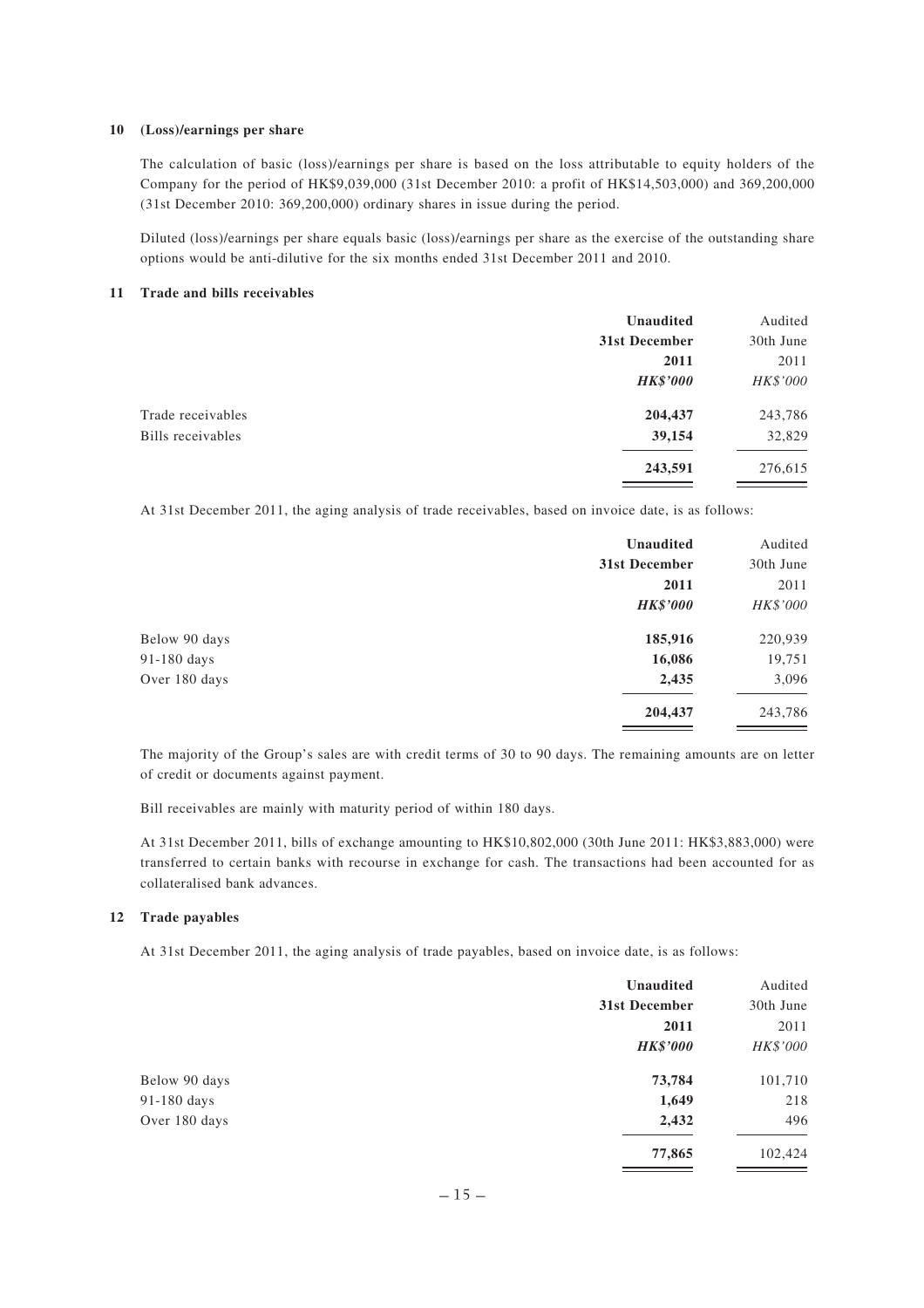## **INTERIM DIVIDEND**

The Board has resolved not to declare any interim dividend for the six months ended 31st December 2011.

## **BUSINESS REVIEW AND PROSPECTS**

Affected by the uncertainties in the economies in Europe and the US, for the six months ended 31st December 2011, the Group's total turnover dropped slightly by 1% to approximately HK\$825,644,000 from HK\$830,980,000 in the corresponding period last year. Gross profit during the period was approximately HK\$66,943,000 (2010: HK\$82,030,000). Loss attributable to equity holders of the Company was HK\$9,039,000 (2010: profit of HK\$14,503,000). Basic loss per share was HK2.45 cents (2010: earnings per share of HK3.93 cents). To preserve the Group's financial resources for future development, the Board of Directors does not recommend the payment of an interim dividend.

The Euro zone debt crisis and the resulting economic recession have led to an overall drop in demand for plastic materials. Manufacturers generally adopted a wait-and-see attitude towards exports which has caused the price of plastic materials to drop. To cope, the Group's management has quickly adjusted its business strategies and further strengthened the implementation of inventory control measures at the end of last year to gradually lower inventory, adopted a "cash is king" strategy to reduce the Group's finance costs and selected customers with a good reputation when receiving orders. These moves have enabled the Group to maintain a turnover similar to that during the corresponding period last year. Gearing ratio has also dropped from 78% as at 30th June 2011 to 65%. Cash on hand was maintained at the level of HK\$83,136,000.

In light of the challenging global economic environment, the Group has paid close attention to cost control and strictly implemented the measures which had been adopted since the global financial tsunami in 2008. However, the implementation of minimum wage legislation in Mainland China and Hong Kong has inevitably driven up the Group's labour costs. This, plus the appreciation of the RMB and rises in borrowing interest rates have also driven the Group's distribution costs and finance costs up by 12% and 48% respectively when compared with the corresponding period last year. The Group recorded a loss before taxation of approximately HK\$4,103,000.

Among the three major businesses of the Group, the colorant and compound plastic resin business segment showed the most satisfactory performance. The slowdown in exports to Europe and the US did not have a major impact on this segment due to the continuous stable growth of the Mainland China economy and the application of the Group's products in daily necessities such as food packaging, large home appliances and auto parts. Turnover from this business increased a solid 11% year-on-year to HK\$174,647,000, accounting for 21% of the Group's total turnover. Growth in profit before taxation was even stronger, rising 28% year-on-year to approximately HK\$9,496,000.

The plastics trading business in Hong Kong mainly targets the export market in Europe and the US. As the global environment worsened, the Group has adjusted the product price to lower inventory and finance costs. Thus, the Group recorded a turnover of approximately HK\$529,659,000, which was similar to that of the same period last year. Gross profit margin dropped by 2.9 percentage points and loss before taxation was approximately HK\$18,227,000.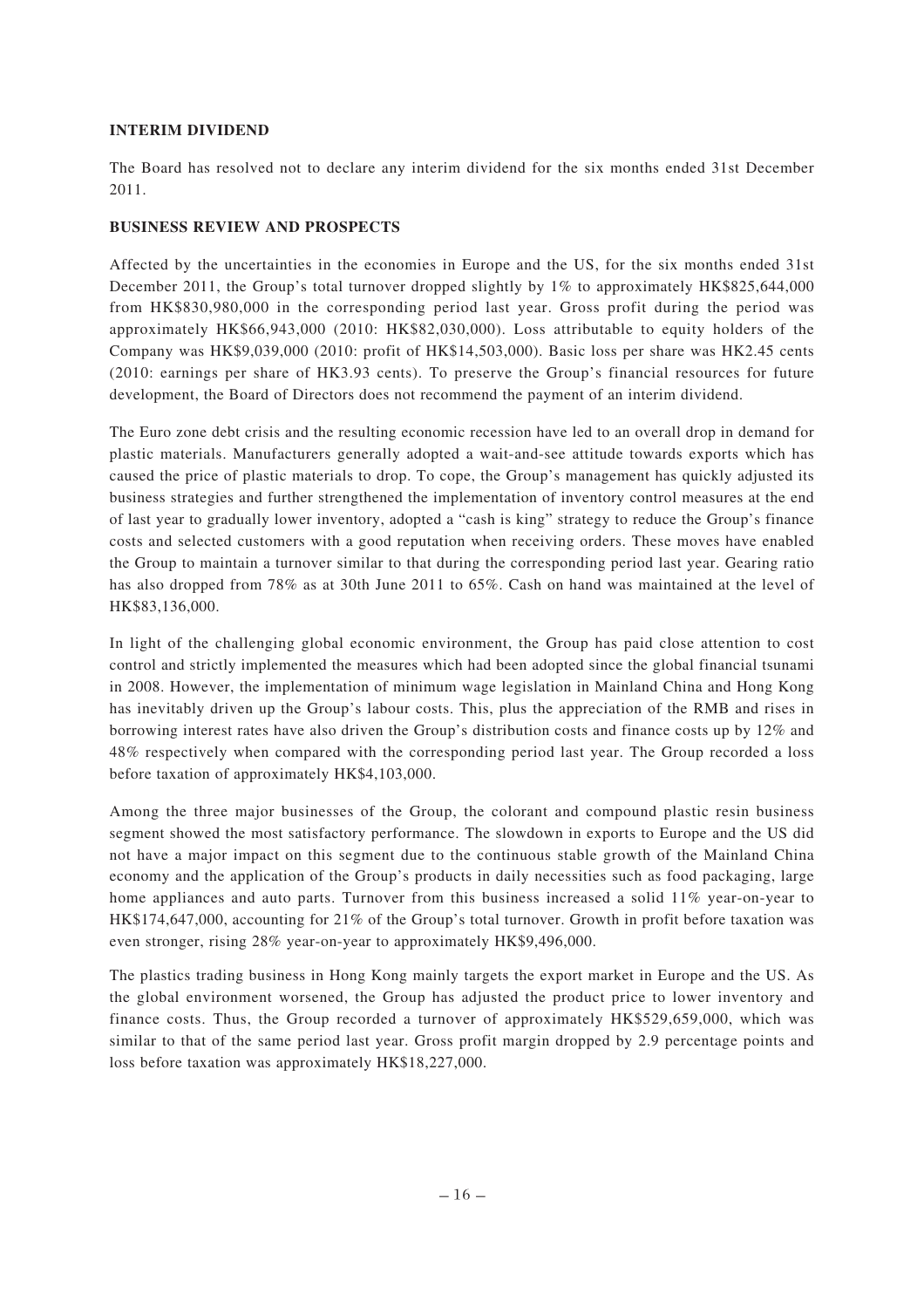Hong Kong, Europe and the US are also major markets of the Group's engineering plastics business. As such, the Euro debt crisis was a major contributing factor in the reduction of the turnover by 15% to HK\$120,752,000. The lower selling prices slightly reduced gross profit margin by 2.3 percentage points. Taking into account the cost for the factory relocation, profit before taxation dropped by 42% to approximately HK\$7,653,000. As the products under this segment are mainly customised to the purchaser's specifications, the customer base has remained relatively stable. During the period, the Group has continued to enhance its R&D capability and develop more specialised products with higher margins such as plastic replacements for stone and wood which are used in household and toy products. In the medium-to-long run, this business segment is expected to become one of the Group's growth drivers.

Looking ahead, the US market is likely to gradually recover despite the fact that the Euro debt crisis has yet to be completely resolved. The outlook for the economies of the Euro zone countries is uncertain, thus posing severe challenges to the plastics materials market. We expect overseas demand for plastics materials to remain low. As for the material costs, the price is expected to fluctuate, the Group will closely monitor the situation and take appropriate steps in order to enhance the Group's gross margins. In light of the generally weak demand in the plastics materials industry, the Group is imposing measures to more effectively control inventory and finance costs, reduce debts and enhance the management of trade receivables.

While affected adversely by the Euro zone debt crisis, the economy in Mainland China continues to spur on growth. The Group has gradually shifted its focus to the Mainland China market with the aim to boost market penetration and capture the opportunities available there. The Group has further expanded the Chengdu office during the second half of 2011 to identify potential customers in Western China. The Tianjin Office is also focusing on expanding the customer base targetting the heavy industry sector to expand its business scope. In its Guangzhou operations, the Group has also planned to further implement future business development. Looking ahead, the Group is to evaluate the feasibility of opening sales offices in other key cities such as Chongqing and Wuhan so as to further extend its sales network in Mainland China.

In Hong Kong, the new Taipo plant started operation in April 2011 and is currently running at full capacity. The resources sharing procedures within the production process has assisted in enhancing operational efficiency. The completion of relocation of this plant is planned to boost the competitiveness of the plastics engineering R&D team in Hong Kong to develop innovative products with higher margins meeting the requirements of customers for specialised plastic products. The stable base of customers requiring customised products made to specification is of particular importance to the Group under the current challenging market conditions.

In the year ahead, the Group will continue to chart a prudent business direction, including adjusting its business strategy to respond quickly to changing market conditions in the global economy, and strictly control financing and costs while maintaining a healthy cash flow. Meanwhile, the Group will focus on expanding the Mainland China market and actively utilise the larger production capacity of its new Taipo plant to drive a steady business growth in the future.

Last but not least, the Board wishes to take this opportunity to thank its customers, suppliers and shareholders of the Group for their unwavering support, and the Group's employees for their dedicated efforts over the years.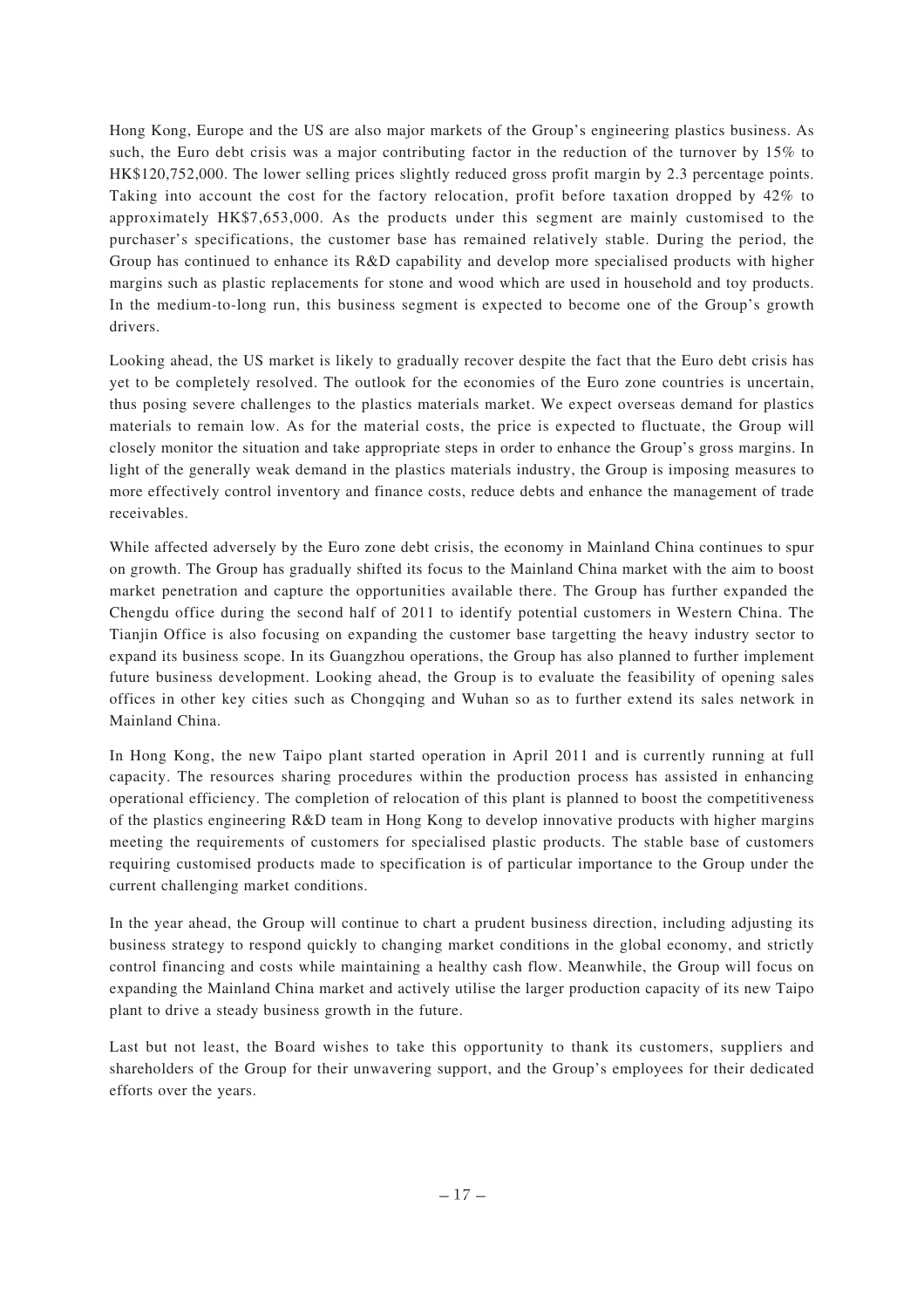## **LIQUIDITY AND FINANCIAL RESOURCES**

The Group generally finances its operations with internally generated cashflow and banking facilities provided by its principal bankers. As at 31st December 2011, the Group has available aggregate bank loan facilities of approximately HK\$520,924,000 of which HK\$282,866,000 have been utilised and were secured by corporate guarantee issued by the Group and legal charges on certain leasehold land and buildings, investment properties and machinery and equipment in the PRC and Hong Kong owned by the Group. The Group's cash and cash equivalents as at 31st December 2011 amounted to approximately HK\$83,136,000. The Group's gearing ratio as at 31st December 2011 was approximately 65%, based on the total bank borrowings of approximately HK\$282,866,000 and the shareholders' funds of approximately HK\$433,610,000.

### **FOREIGN EXCHANGE RISK**

The Group's bank borrowings and cash and cash equivalents are primarily denominated in Hong Kong dollars, Renminbi and US dollars. The Group's purchases were principally denominated in US dollars. The Group closely monitors currency fluctuations and manages its exchange risk by entering into forward exchange contracts from time to time.

As at 31st December 2011, the Group had outstanding forward foreign exchange contracts mainly to sell/ purchase US dollars. The maximum notional principal amounts of these outstanding forward foreign exchange contracts at 31st December 2011 were as follows:

| 2011            |
|-----------------|
| <b>HK\$'000</b> |
| 2,332,200       |
| 327,600         |
|                 |

#### **EMPLOYEE INFORMATION**

As at 31st December 2011, the Group employed a total of approximately 649 full-time employees. The Group's emolument policies are formulated on the performance of individual employees and are reviewed annually. The Group has an incentive scheme which is geared to the profit of the Group and the performance of its employees, as an incentive to motivate its employees to increase their contribution to the Group. The Group also provides social and medical insurance coverage, and provident fund scheme (as the case may be) to its employees depending on the location of such employees.

## **PURCHASE, SALE AND REDEMPTION OF THE COMPANY'S LISTED SECURITIES**

The Company has not redeemed any of its shares during the period. Neither the Company nor any of its subsidiaries has purchased or sold any of the Company's listed securities during the period.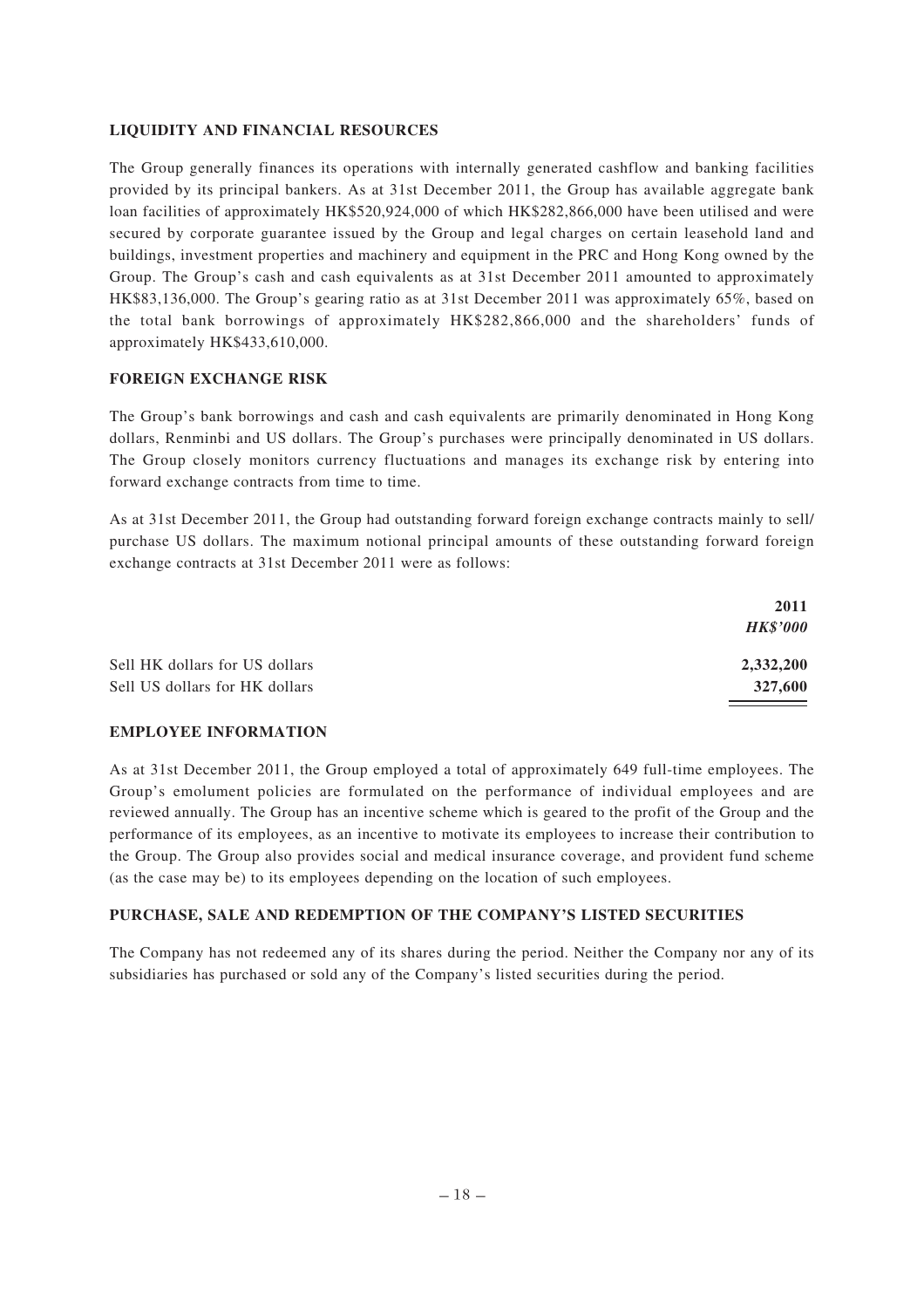## **COMPLIANCE WITH THE MODEL CODE FOR SECURITIES TRANSACTIONS BY DIRECTORS**

The Company has adopted a code of conduct regarding Directors' securities transactions on terms no less exacting than the required standard set out in the Model Code for Securities Transactions by Directors of Listed Companies (the "Model Code") set out in Appendix 10 to the Rules Governing the Listing of Securities (the "Listing Rules") on The Stock Exchange of Hong Kong Limited (the "Stock Exchange"). Having made specific enquiry to all Directors of the Company, all Directors have confirmed that they had complied with the required standard set out in the Model Code and the Company's code of conduct regarding Directors' securities transactions during the period.

## **CORPORATE GOVERNANCE PRACTICE**

The Company is committed to the establishment of good corporate governance practices and procedures which serve as an important element of risk management throughout the growth and expansion of the Company. The Company emphasizes on maintaining and carrying out sound, solid and effective corporate governance principles and structures.

The Company has complied with the applicable code provisions of the Code on Corporate Governance Practices (the "Code") as set out in Appendix 14 of the Listing Rules throughout the six months ended 31st December 2011, except for deviation of the code provisions A.2.1 and A.4.1 of the Code as mentioned below.

According to the code provision A.2.1, the roles of chairman and chief executive officer should be separate and should not be performed by the same individual. Up to the date of this interim report, the Board has not appointed an individual to the post of chief executive officer. The roles of the chief executive officer have been performed collectively by all the executive directors, including the chairman, of the Company. The Board considers that this arrangement allows contributions from all executive directors with different expertise and is beneficial to the continuity of the Company's policies and strategies. Going forward, the Board will periodically review the effectiveness of this arrangement and considers appointing an individual to chief executive officer when it thinks appropriate.

Code Provision A.4.1 stipulates that non-executive directors should be appointed for a specific term, subject to re-election. The Company's independent non-executive directors were not appointed for a specific term but is subject to retirement by rotation and re-election at the annual general meeting of the Company in accordance with the Company's bye-laws.

For the purpose of further enhancing the internal control systems, the Company has engaged an external consultant to carry out an on-going project to conduct independent internal review and to evaluate major operations of the Group. The Board of Directors has reviewed the effectiveness of the system of internal control of the Company and its subsidiaries with no material issues noted.

In view of the latest amendments to the Listings Rules and the Code, the Board has taken actions and measures to make sure that the Company is in all aspects in strict compliance. The current practices will be reviewed and updated regularly to be in line with the Code.